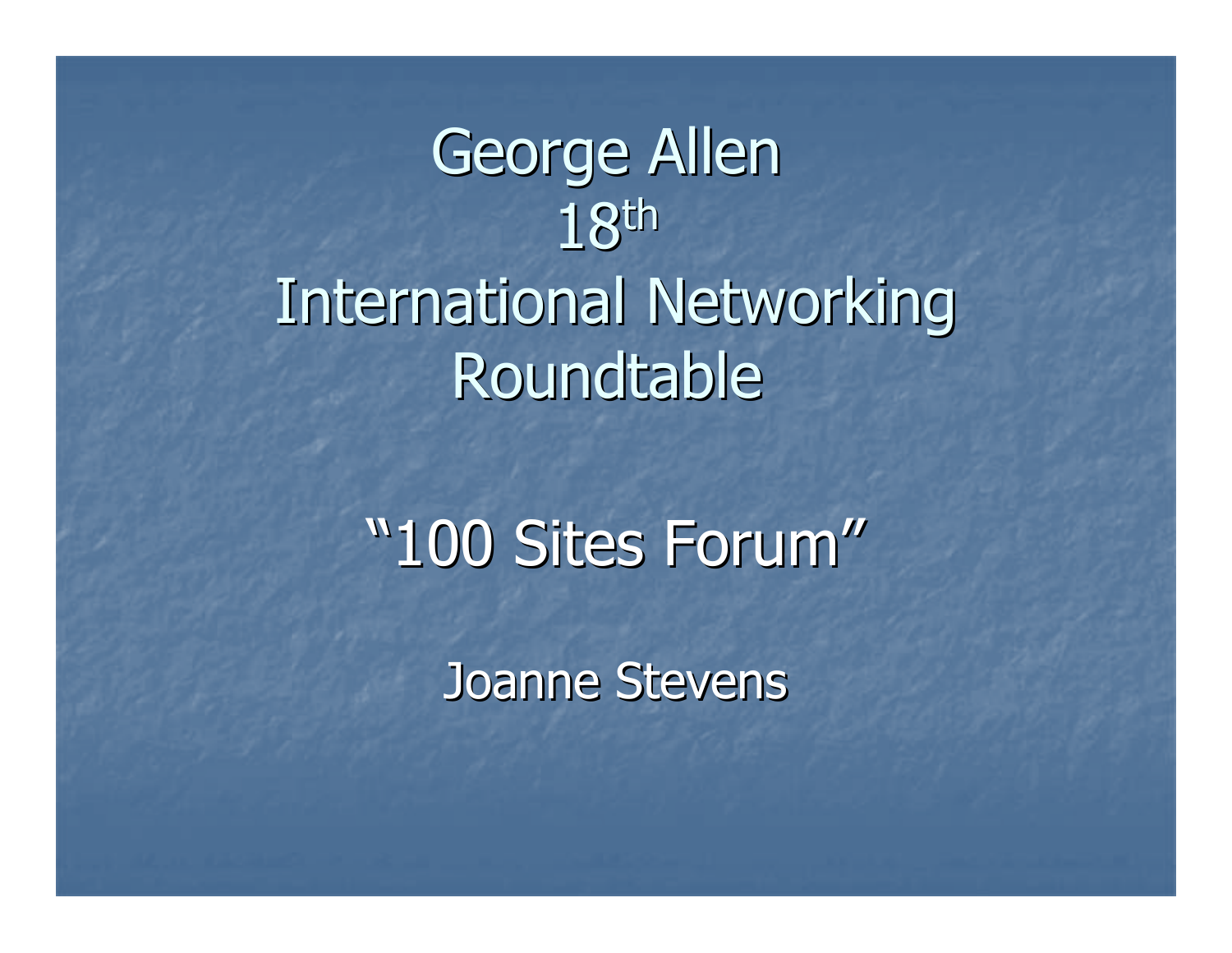## Historical Perspective

 Why 200 sites or more was the conventional wisdom of the day■ REIT<mark>s</mark>

**<u>■ Mobile home parks and manufactured</u>** home communities not on the radar screen of most investors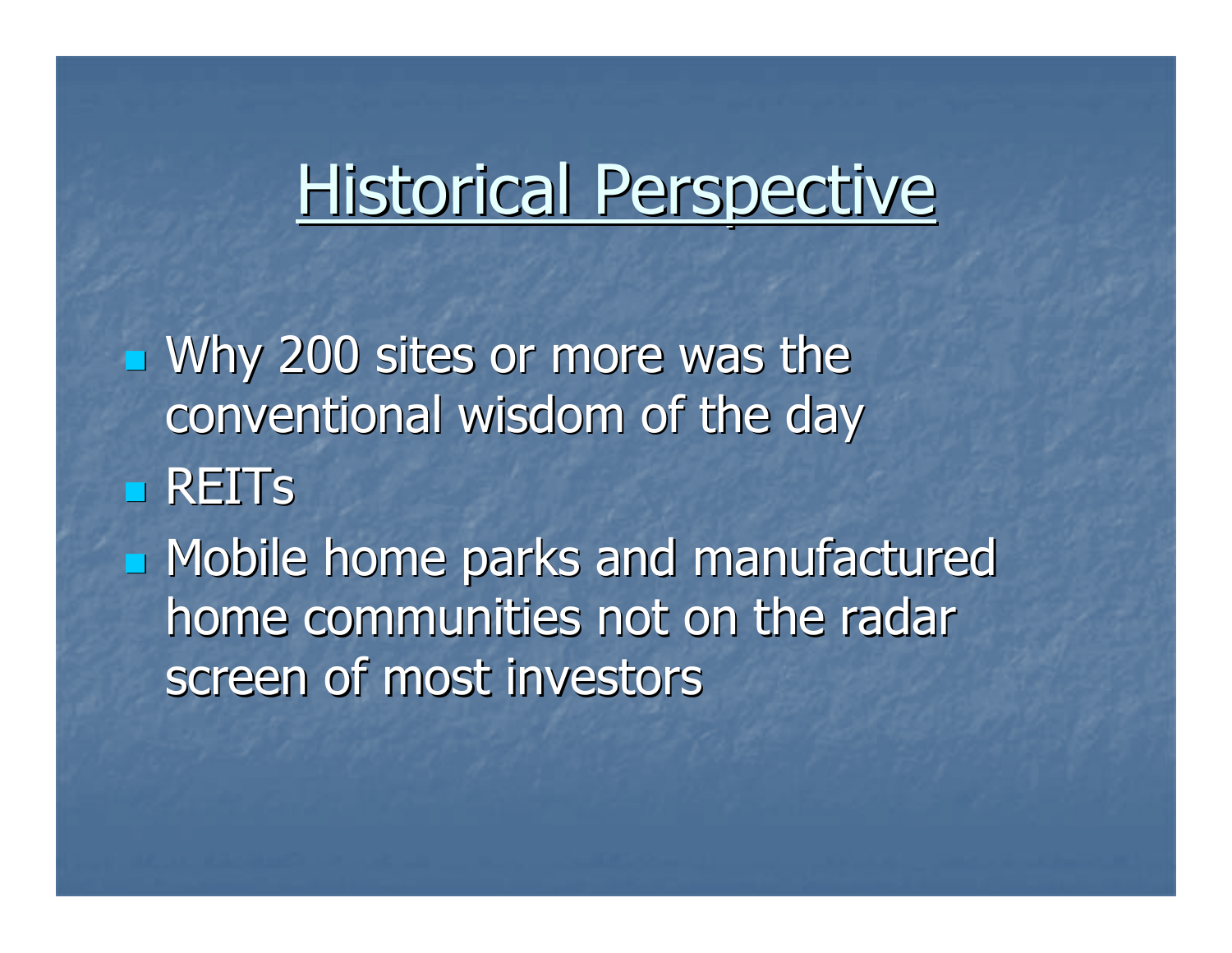## Strengths of owning 100 sites or less

#### **Investment**

- -More opportunities to buy and sell
- -Many more smaller communities
- May be easier to increase rent because of the relationship with residents

#### **Financing**

- More options than in the past -
- - Communities have become more mainstream with local banks
- Risk

#### -<mark>- Less Ris</mark>k

-May be easier to raise capital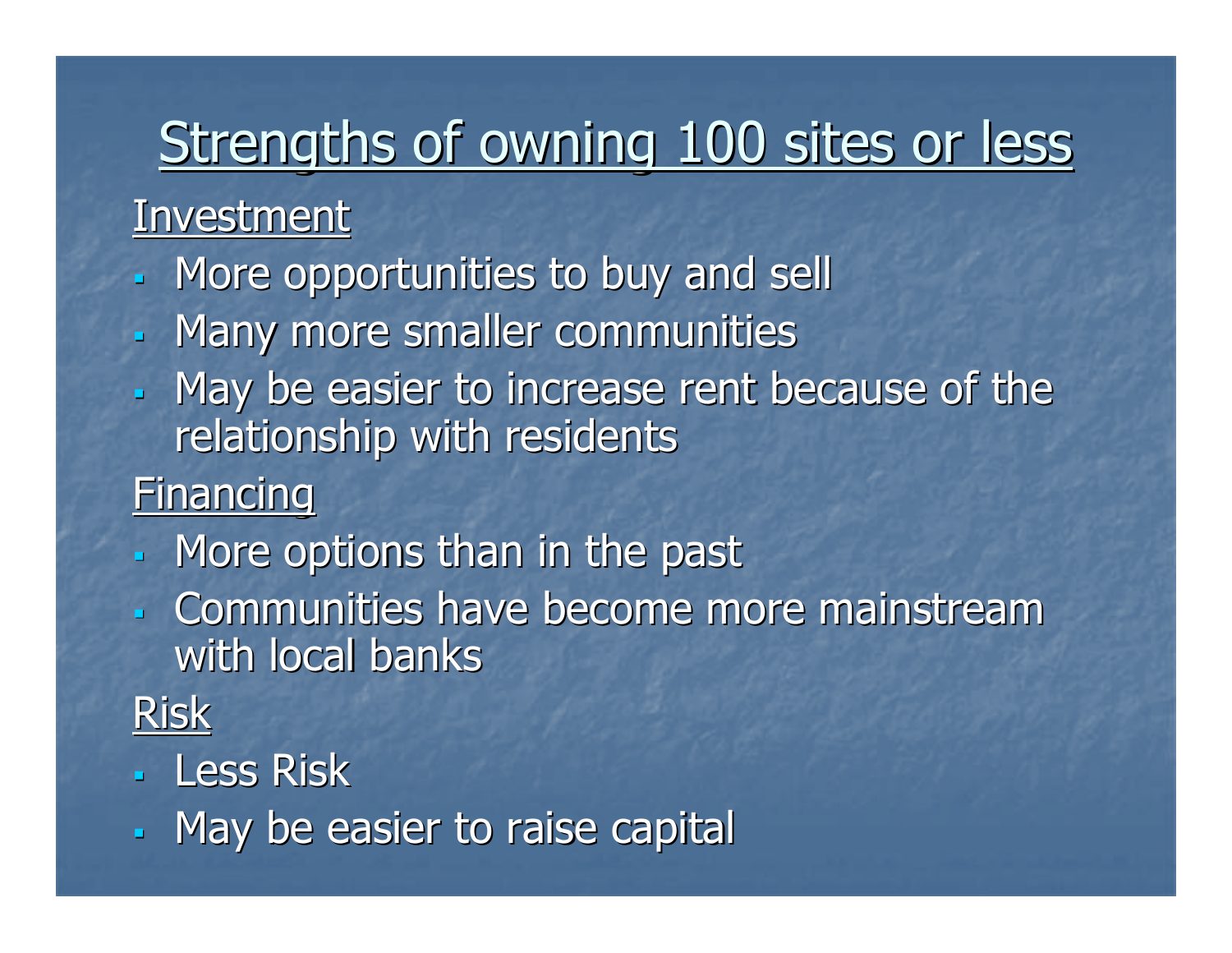## **Management**

- - If full time management not warranted due to budget, batch up management tasks and outsource some or all:
	- $\overline{\phantom{0}}$ **Figure 1 collection and posting, court, resident 1** application processing, resident relations
	- -**The property and maintenance**
	- $\overline{\phantom{0}}$ bill paying

- Easier to monitor coming and going ofresidents and visitors.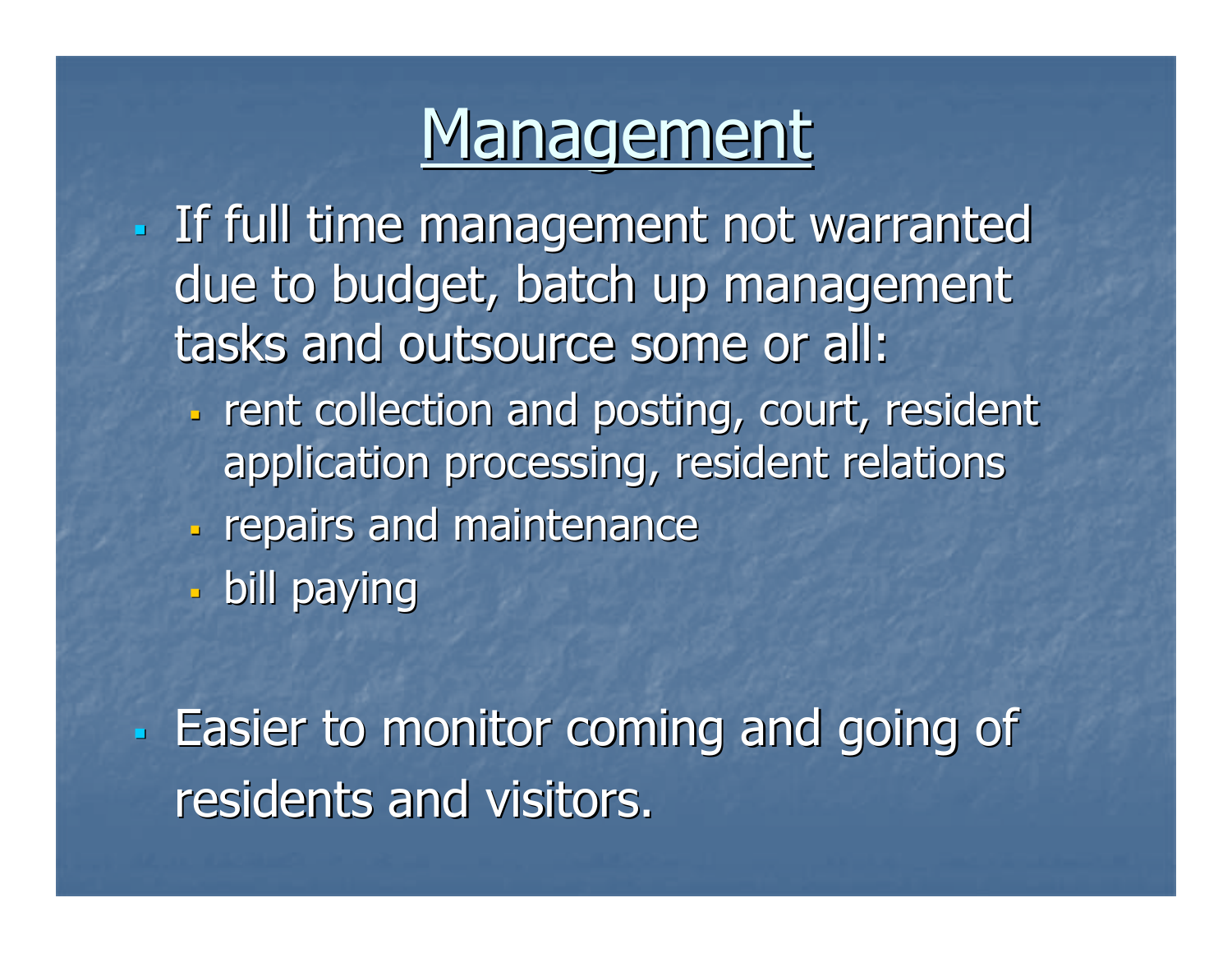#### Resident Relations and Activities Without a **Community Building**

#### -Is Less More?

- , Health Screenlho **- Health Screenings**
- -Community Yard Sales
- -Safety Training
- <u>. Community Vo</u> Community Volunteerism
- -Book Clubs
- -Computer Training
- <u>. Food network and</u> Food network and the grocery store
- -Gardening
- . Places 1 **Places** – churches, libraries, coffee houses more of a neighborhood for the residents
- -Safe Assured Program
- $\Box$  in  $\mu \rightarrow -$  pilos anti-vio HOA's– $-$  Pros and Cons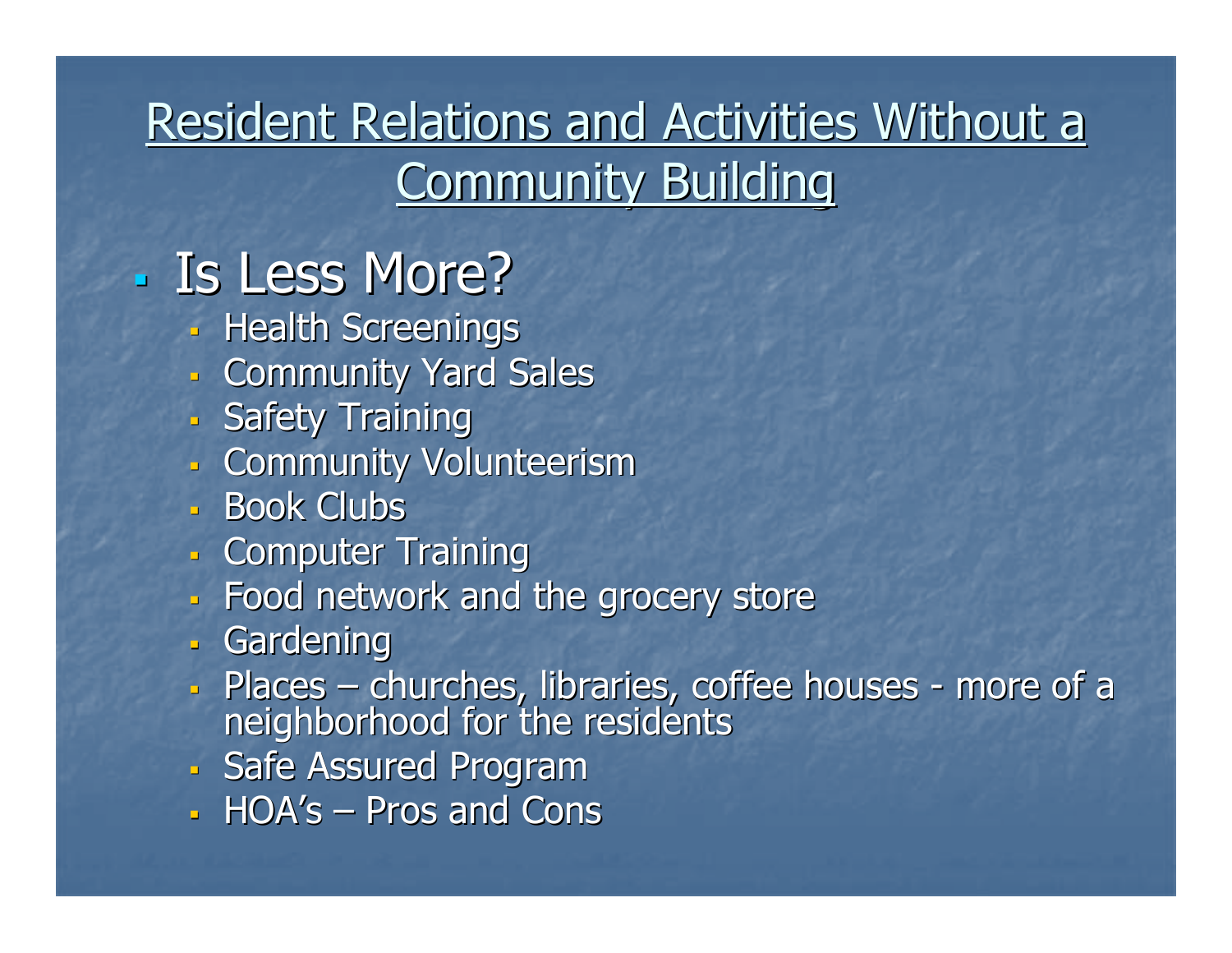# Unique Challenges

- For large portfolio owners, smaller properties get the least amount<br>of attention
- **Co-management with other nearby communities**  $\blacksquare$
- **Dearating expenses are higher percentage of income** a.
- **Expenditures**
- $\overline{\phantom{0}}$  Commit to involvement with residents
	- **First name relationships**
	- **EXECUTE: Awareness of market circumstances**
- The benefits of community living, and the benefits of manufactured homes.
	- $\Box$  Continue to sell the benefits to residents
- $\blacksquare$  Training Managers
	- **Example 2 Commit to ongoing training**
	- **Recognize it is a difficult job**
	- **I** It takes salesmanship and good communication skills on Manager's part
	- $\blacksquare$  Lou Holtz  $\mathtt{\neg}$  "Treat people the way you would like to be treated"

#### $\blacksquare$ **Occupancy**

 $\blacksquare$  It's about occupancy more than expenses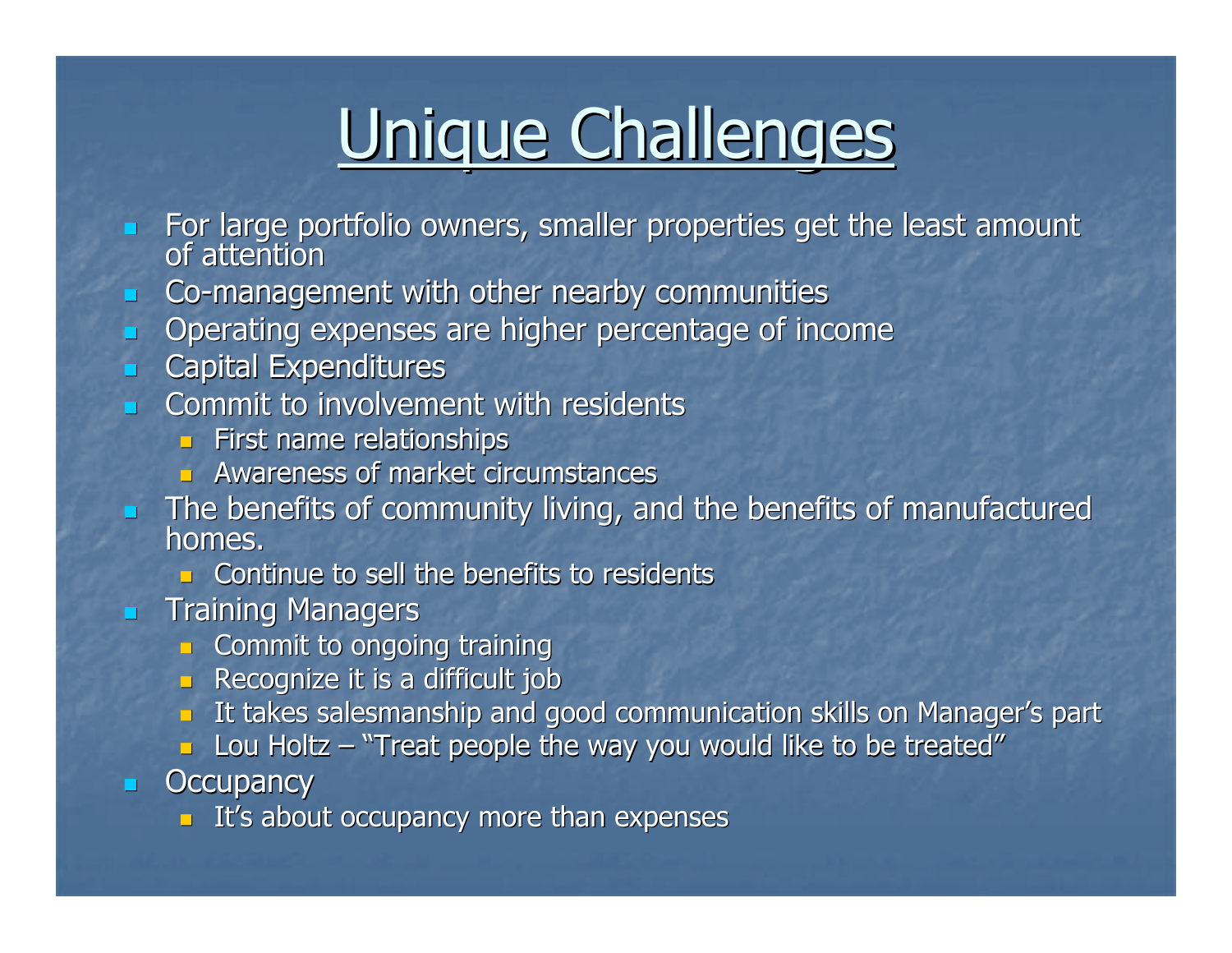## What about Cap Rates?

**E** Capitalization Rate  $\Box$ <u> Income = Value</u> Rate (cap) Factors  $\mathbb{R}^2$ **Example Collections. Income is everybody pays rent all** the time. $\mathbb{Z}$ **Location**  $\mathbb{R}^2$  $\blacksquare$  Rental homes and contracts –– most lenders are not set up to lend on.